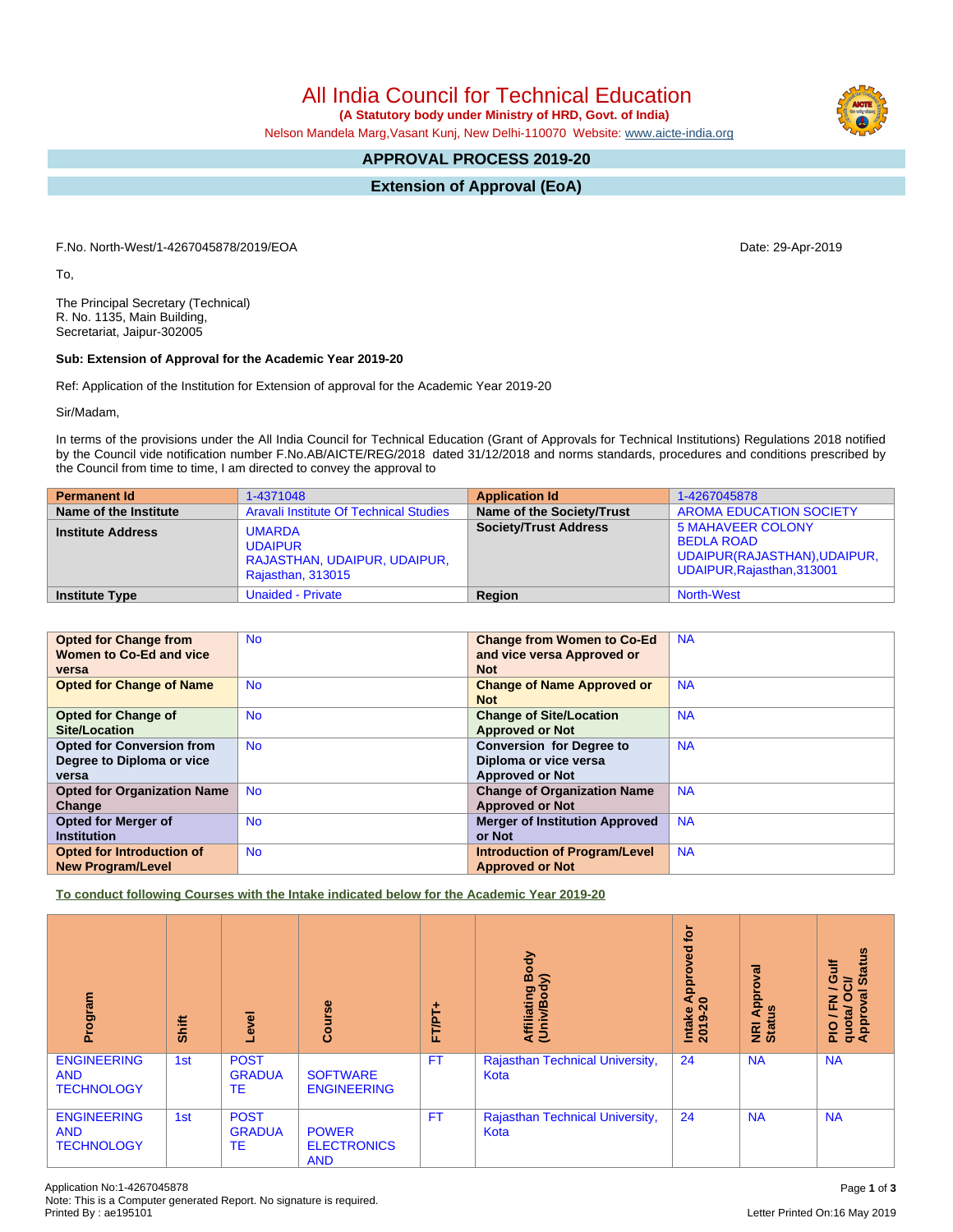|                                                       |                 |                                            | <b>ELECTRICAL</b><br><b>DRIVES</b>                               |           |                                                                                                         |     |           |           |
|-------------------------------------------------------|-----------------|--------------------------------------------|------------------------------------------------------------------|-----------|---------------------------------------------------------------------------------------------------------|-----|-----------|-----------|
| <b>ENGINEERING</b><br><b>AND</b><br><b>TECHNOLOGY</b> | 1st             | <b>UNDER</b><br><b>GRADUA</b><br><b>TE</b> | <b>ELECTRONICS &amp;</b><br><b>COMMUNICATIO</b><br><b>N ENGG</b> | <b>FT</b> | Rajasthan Technical University,<br>Kota                                                                 | 30  | <b>NA</b> | <b>NA</b> |
| <b>ENGINEERING</b><br><b>AND</b><br><b>TECHNOLOGY</b> | 1st             | <b>UNDER</b><br><b>GRADUA</b><br>TE.       | <b>MECHANICAL</b><br><b>ENGINEERING</b>                          | FT        | Rajasthan Technical University,<br>Kota                                                                 | 120 | <b>NA</b> | <b>NA</b> |
| <b>ENGINEERING</b><br><b>AND</b><br><b>TECHNOLOGY</b> | 1st             | <b>UNDER</b><br><b>GRADUA</b><br>TE.       | <b>ELECTRICAL</b><br><b>ENGINEERING</b>                          | <b>FT</b> | Rajasthan Technical University,<br>Kota                                                                 | 60  | <b>NA</b> | <b>NA</b> |
| <b>ENGINEERING</b><br><b>AND</b><br><b>TECHNOLOGY</b> | 1st             | <b>UNDER</b><br><b>GRADUA</b><br>TE.       | <b>CIVIL</b><br><b>ENGINEERING</b>                               | <b>FT</b> | Rajasthan Technical University,<br>Kota                                                                 | 60  | <b>NA</b> | <b>NA</b> |
| <b>ENGINEERING</b><br><b>AND</b><br><b>TECHNOLOGY</b> | 1st             | <b>UNDER</b><br><b>GRADUA</b><br>TE.       | <b>COMPUTER</b><br><b>ENGINEERING</b>                            | <b>FT</b> | Rajasthan Technical University,<br>Kota                                                                 | 60  | <b>NA</b> | <b>NA</b> |
| <b>MCA</b>                                            | 1st             | <b>POST</b><br><b>GRADUA</b><br>TE.        | <b>MASTER OF</b><br><b>COMPUTER</b><br><b>APPLICATIONS</b>       | <b>FT</b> | Rajasthan Technical University,<br>Kota                                                                 | 60  | <b>NA</b> | <b>NA</b> |
| <b>ENGINEERING</b><br><b>AND</b><br><b>TECHNOLOGY</b> | 1st             | <b>POST</b><br><b>GRADUA</b><br><b>TE</b>  | <b>MECHANICAL</b><br><b>ENGINEERING</b>                          | <b>FT</b> | Rajasthan Technical University,<br>Kota                                                                 | 18  | <b>NA</b> | <b>NA</b> |
| <b>ENGINEERING</b><br><b>AND</b><br><b>TECHNOLOGY</b> | 2 <sub>nd</sub> | <b>DIPLOMA</b>                             | <b>MECHANICAL</b><br><b>ENGINEERING</b>                          | <b>FT</b> | <b>Board of Technical Education</b><br><b>And Directorate Of Technical</b><br>Education, Jodhpur        | 60  | <b>NA</b> | <b>NA</b> |
| <b>ENGINEERING</b><br><b>AND</b><br><b>TECHNOLOGY</b> | 2nd             | <b>DIPLOMA</b>                             | <b>ELECTRICAL</b><br><b>ENGINEERING</b>                          | <b>FT</b> | <b>Board of Technical Education</b><br><b>And Directorate Of Technical</b><br>Education, Jodhpur        | 60  | <b>NA</b> | <b>NA</b> |
| <b>ENGINEERING</b><br><b>AND</b><br><b>TECHNOLOGY</b> | 1st             | <b>POST</b><br><b>GRADUA</b><br><b>TE</b>  | <b>PRODUCTION</b><br><b>ENGINEERING</b>                          | <b>FT</b> | Rajasthan Technical University,<br>Kota                                                                 | 24  | <b>NA</b> | <b>NA</b> |
| <b>ENGINEERING</b><br><b>AND</b><br><b>TECHNOLOGY</b> | 1st             | <b>POST</b><br><b>GRADUA</b><br>TE         | <b>DIGITAL</b><br><b>COMMUNICATIO</b><br><b>NS</b>               | <b>FT</b> | Rajasthan Technical University,<br>Kota                                                                 | 24  | <b>NA</b> | <b>NA</b> |
| <b>ENGINEERING</b><br><b>AND</b><br><b>TECHNOLOGY</b> | 2 <sub>nd</sub> | <b>DIPLOMA</b>                             | <b>CIVIL</b><br><b>ENGINEERING</b>                               | <b>FT</b> | <b>Board of Technical Education</b><br><b>And Directorate Of Technical</b><br><b>Education, Jodhpur</b> | 60  | <b>NA</b> | <b>NA</b> |
| <b>ENGINEERING</b><br><b>AND</b><br><b>TECHNOLOGY</b> | 2nd             | <b>DIPLOMA</b>                             | <b>COMPUTER</b><br><b>ENGINEERING</b>                            | <b>FT</b> | <b>Board of Technical Education</b><br><b>And Directorate Of Technical</b><br>Education, Jodhpur        | 60  | <b>NA</b> | <b>NA</b> |

+FT –Full Time,PT-Part Time